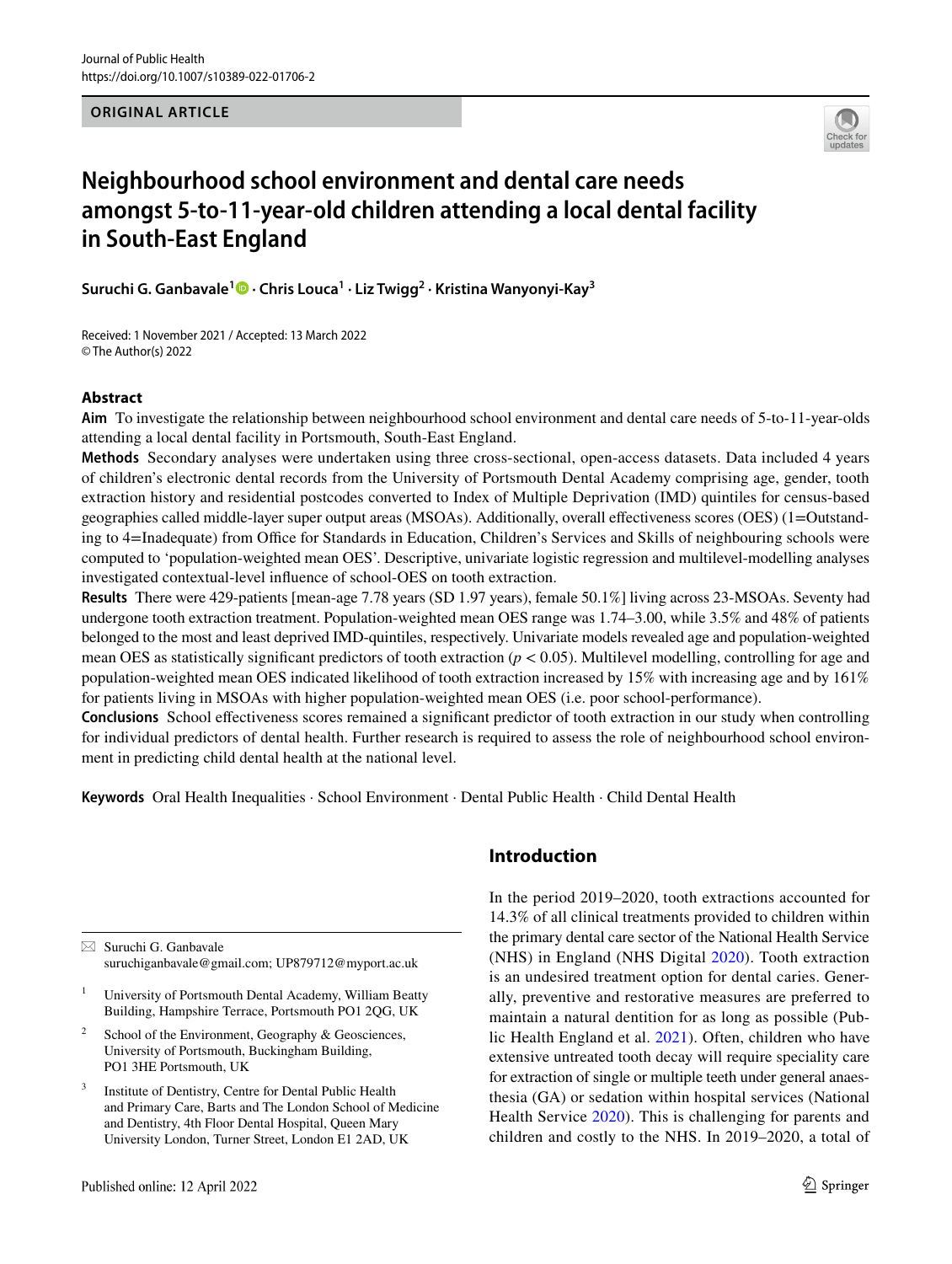55,137 completed consultant episodes were recorded for tooth extractions in children and adolescents aged 0 to 19 years in NHS secondary care hospitals in England (Public Health England [2020a](#page-8-3)). Approximately 64% of these extractions were related to untreated dental caries (Public Health England [2020a](#page-8-3)). Untreated dental caries is also associated with geographical inequalities. Despite the free dental care provision within the NHS [\(2021\)](#page-8-4), the highest rates for tooth extractions have been consistently observed amongst children living in the most disadvantaged regions and localities within England (NHS Digital [2020](#page-8-0); Public Health England [2020a\)](#page-8-3).

Children living in deprived neighbourhoods are four times more likely to undergo tooth extractions as compared to those living in affluent communities (Public Health England [2020a](#page-8-3), [2021\)](#page-8-5). These patterns mirror the dental caries prevalence through routine national surveys and also with the patterns observed in the uptake of care (Wanyonyi et al. [2016](#page-8-6); Wanyonyi et al. [2013](#page-8-7); Public Health England [2018a,](#page-8-8) [b](#page-8-9), [2019,](#page-8-10) [2020b\)](#page-8-11). Although, there is considerable evidence that verifes the link between where an individual lives and their dental health (Jamieson et al. [2013](#page-7-0); Wanyonyi et al. [2016](#page-8-6); Wanyonyi et al. [2017\)](#page-8-12), exact mediators of this relationship remain underexplored. Authors suggest that the unequal distribution of mediating socio-environmental factors, including neighbourhood deprivation, level of urbanisation and distance from dental services, could explain these patterns (Pattussi et al. [2006;](#page-8-13) Cabral et al. [2015](#page-7-1); Nobrega et al. [2017](#page-8-14); Peres et al. [2019\)](#page-8-15).

Schools are one of the social environments of interest and have been an important setting for promoting various oral health interventions such as the prevention of excessive sugar consumption, supervised tooth brushing with fuoridated toothpaste and routine dental check-ups (Public Health England et al. [2021](#page-8-1)). Children spend a large amount of time in schools, where they use facilities such as school canteens and snack centres accessing sugary foods, a risk factor for tooth decay (Sheiham and Watt [2000](#page-8-16); Moynihan and Kelly [2014\)](#page-7-2). To a lesser or greater extent, they are supervised by teachers and staff which may have an influence on their sugar consumption (World Health Organisation [2015](#page-8-17); Moynihan [2016\)](#page-7-3). This infuence can be a result of various school-related factors such as quality of education, teachers' support and involvement in pupils' development, pupils' academic attainment, school-based health policies and school governance.

A few studies have linked some aspects of the school environment to dental health. da Franca et al. ([2020\)](#page-7-4) suggested that a favourable school academic climate, as defned by higher educational aspirations of students, is linked to tooth loss prevalence amongst adolescents. These results are in line with other research suggesting a causal link between the duration of school education and tooth loss in later life (Matsuyama et al. [2019](#page-7-5)). Moysés et al. ([2003](#page-8-18)) proposed that the comprehensiveness of the school curriculum and school support are associated with the percentage of caries-free children. Whilst food policies and interventions are endorsed by the school leadership and management, support offered by teachers have shown to shape children's dietary behaviour, and therefore signifcantly infuence their dental health (Maliderou et al. [2006](#page-7-6); Freeman and Oliver [2009;](#page-7-7) Carvalho et al. [2014;](#page-7-8) Thornley et al. [2017;](#page-8-19) Marshman et al. [2019;](#page-7-9) Samuel et al. [2020](#page-8-20)). Although the individual impacts of various school-level determinants on child dental health have been explored previously, the collective infuence of all these determinants on advanced treatment needs such as tooth extractions remains unexamined.

This study explores the hypothesis that the school environment extends to the geographical environment and contributes to the disparity in dental needs in small geographies, in this case, as demonstrated by the need for advanced dental treatment in the local dental facility. This assertion is supported by the understanding that in England, children live and attend schools within a 3-mile radius (Department for Education [2014\)](#page-7-10). Therefore, it is highly likely that children living in deprived communities attend schools in deprived areas. Studies have shown that school location is important in relation to child dental health. Rajab et al.  $(2014)$  $(2014)$ , revealed that the children attending schools in disadvantaged areas of Jordan had higher dental caries prevalence than those going to schools in affluent areas. Edasseri et al. ([2017](#page-7-11)) recorded a similar association in Quebec. With this in mind, the overall aim of this study was to investigate the relationship between school environment within neighbourhoods in a Local Authority (LA) in South-East England and the dental care needs of 5 to 11-year-old children attending a primary dental care facility in the area.

## **Methods**

This research involved secondary analyses of cross-sectional and open-access data (Thyer [2009\)](#page-8-22).

#### **Study population**

Children aged 5 to 11 years living across small areas within Portsmouth LA, England were considered as a study population for this research. In England, geographical dental health inequalities are most common amongst this age group (Public Health England [2018a,](#page-8-8) [b](#page-8-9), [2020b](#page-8-11)). Children of this age group are most likely to attend primary schools in England.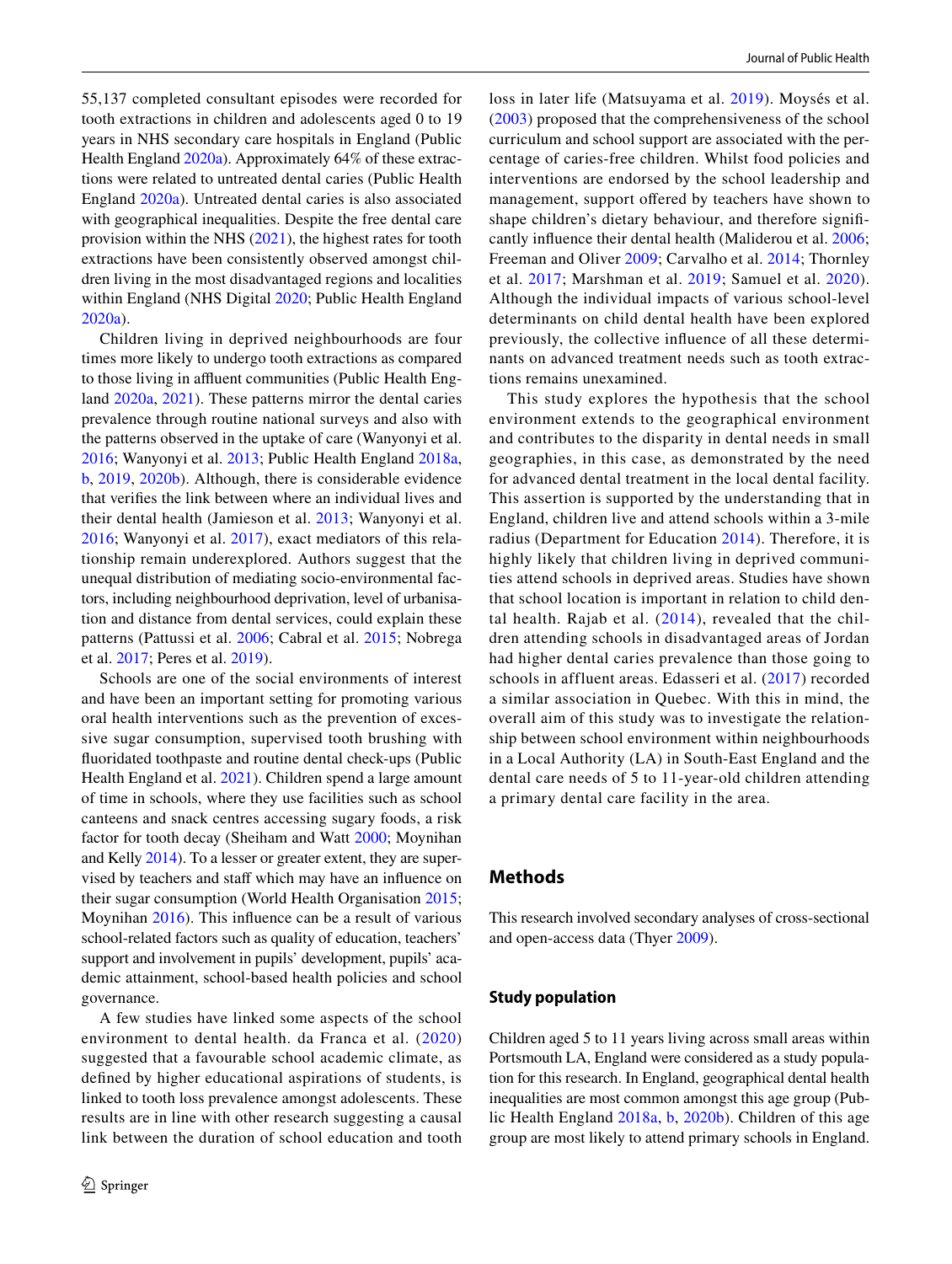#### **Data collection**

Three datasets were acquired from published and openaccess resources.

The frst dataset was acquired from an open-access publication (Wanyonyi et al. [2017\)](#page-8-12) and comprised the electronic dental records (2008-2012) of children attending the University of Portsmouth Dental Academy (UPDA), an NHS primary dental care service and training centre, located within Portsmouth LA in South-East England. Details of the data collection, cleaning and validation can be found in previous publications (Wanyonyi et al. [2017,](#page-8-12) [2019](#page-8-23)). The data included completed or closed courses of both emergency and planned care provided over four years (Wanyonyi et al. [2017\)](#page-8-12). They included information on paediatric patients' age, gender and treatment records, including any provision of tooth extraction treatment.

The second dataset was the latest full inspection reports of state-funded primary schools in England (28 September  $2006 - 31$  October 2020), generated by the Office for Standards in Education, Children's Services and Skills (Ofsted) (Office for Standards in Education  $2020$ ). Ofsted is a nonministerial and independent department that serves a responsibility to inspect all educational organisations and training services, including state funded-primary schools within England, as per the education inspection framework under section 5 and section 8 of the Education Act 2005 (The Sta-tionary Office Limited [2005;](#page-8-25) The Office for Standards in Education [2019](#page-8-26)). The Department of Education (DfE) and schools are legally obliged to provide relevant information such as school records and individual pupils' data to Ofsted. Whilst section 8 inspections are carried out only under special circumstances, Ofsted is required to conduct full-scale section 5 inspections within an interval of five school years. This allows for comprehensive and regular monitoring of schools.

Ofsted publishes evaluation data and reports the 'Overall Efectiveness Score (OES)' of each inspected school on a monthly basis (The Office for Standards in Education [2019](#page-8-26)). The OES has four categories, including a score of 1 to 4 with 1 outstanding and 4 inadequate (The Office for Standards in Education [2019](#page-8-26)). This score is evaluated by highly trained inspectors based on four key aspects: 1.'quality of education' encompassing factors such as curriculum design, delivery, and its impact on pupil attainment, 2.'behaviour and attitudes' incorporating assessment of the general behaviour and attendance of pupils in schools, 3.'personal development' comprising indicators associated with the overall health and wellbeing of pupils, and 4.'leadership and management' including school vision, ethos, governance, and staff development. Each aspect is judged according to pre-defned criteria for maintaining the reliability of inspection procedures (The Office for Standards in Education [2019\)](#page-8-26).

In this study, school OES has been used as a comprehensive measure of school performance. This score is based on a robust theoretical framework and is evaluated by the trained inspectors, using multiple off-site and on-site evalu-ation methods (The Office for Standards in Education [2019](#page-8-26)). It has previously been used to study health behaviours such as the uptake of vaccines (Fletcher et al. [2019\)](#page-7-12). Being commonly used in the government's education sector for monitoring purposes (Department for Education [2019a](#page-7-13); [b\)](#page-7-14), and to ensure parents' reliability in selecting children's schools (The UK Government [2021\)](#page-8-27), data on OES are regularly pub-lished and updated (Office for Standards in Education [2020](#page-8-24)), making it a reliable source of information and a useful indicator to assess overall school performance.

The third dataset contained information on area-level deprivation across small areas in England based on the national Indices of Multiple Deprivation (IMD) 2019 (Ministry of Housing Communities and Local Government [2019b,](#page-7-15) [c](#page-7-16)). The IMD is a relative measure of deprivation, providing cumulative deprivation scores for small areas known as Lower-layer Super Output Areas (LSOAs), census-based geographies with 400–1200 households, located within England (Office for National Statistics [2019](#page-8-28)). This measure has been widely used in the public health feld to account for contextual deprivation (Wanyonyi et al. [2016;](#page-8-6) Wanyonyi et al. [2017](#page-8-12); Public Health England [2018a](#page-8-8), [2020a,](#page-8-3) [2021\)](#page-8-1).

## **Data processing**

For the purposes of this research, the Middle-layer Super Output Areas (MSOAs) were used to describe small area geographies for data analyses. The MSOAs are census-based statistical areas (Office for National Statistics [2019\)](#page-8-28). Their population can range between 5000 and 15000 people. At present, there are 6791 MSOAs in England with a mean population of 7200 people. Similar to the LSOAs, each MSOA has a unique code and a name.

All data were processed using Statistical Package for the Social Sciences (SPSS) version 26 (IBM\_Corporation [2019\)](#page-7-17). First, the UPDA dataset was processed, and electronic dental records of patients aged between 5 and 11 years were extracted. Patients' residential LSOA codes, available within the data, were matched with the Census 2011 MSOA codes using GeoConvert, a tool facilitating matching and transforming of census-based geographies (2015). MSOAs within Portsmouth LA were selected for further analysis using a lookup table for the census 2011 (UK Data Service [2018\)](#page-8-29).

Second, the Ofsted dataset was processed, and data on the state-funded primary schools of all types, including community, voluntary (aided and controlled), academy (converter and sponsor led), foundation and free schools, located within Portsmouth LA, were extracted out. School postcodes were initially matched with LSOAs using the Indices of Multiple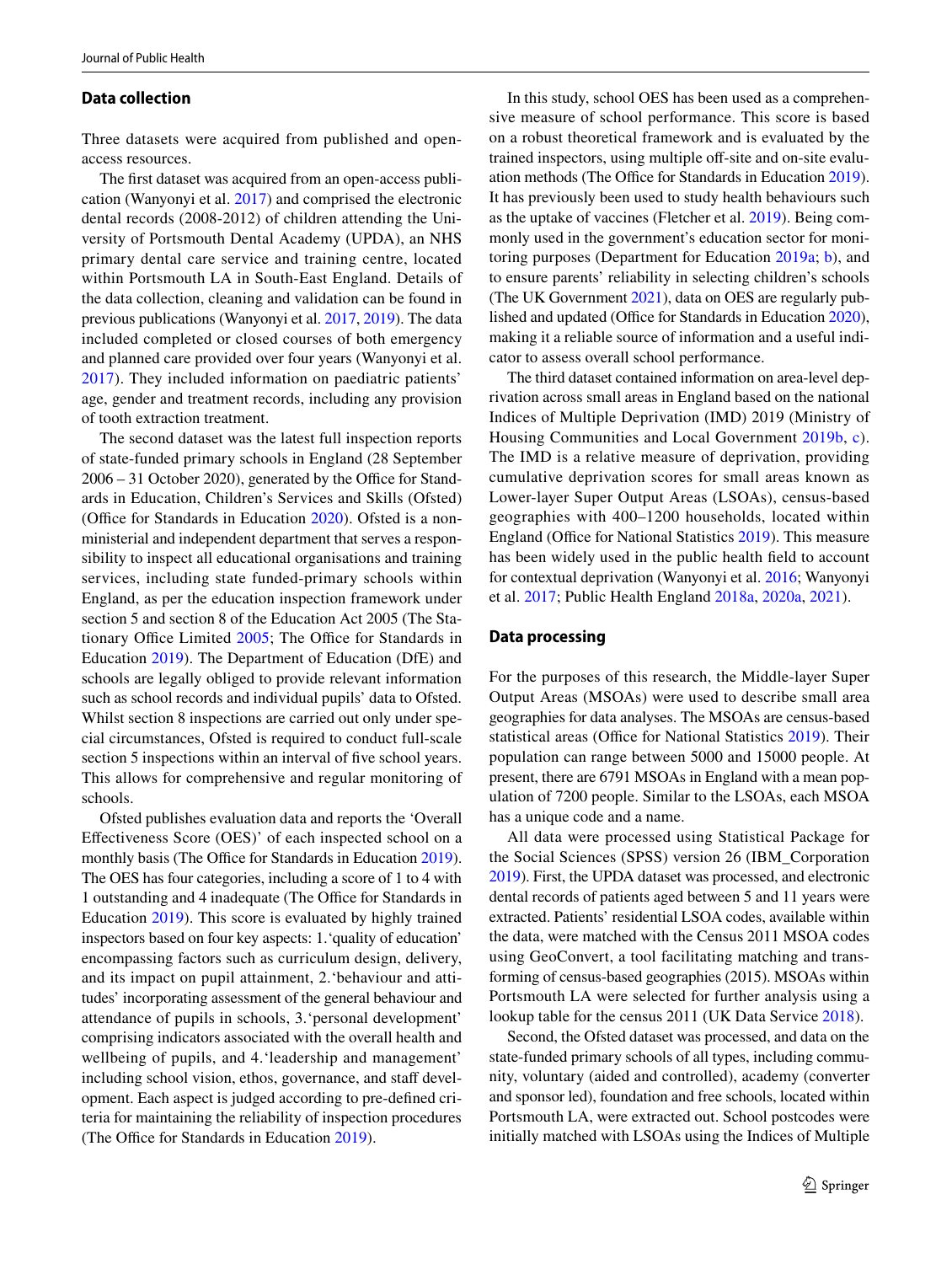Deprivation (IMD) Postcode Lookup 2015 application (Ministry of Housing Communities and Local Government [2015](#page-7-18)) and then with MSOAs using GeoConvert (UK Data Service [2015\)](#page-8-30). The data contained full inspection reports of 46 schools in total.

A new variable called 'population-weighted mean overall efectiveness score (OES)' of schools within each MSOA was derived to quantify the neighbourhood school environment. Weighting was carried out to accommodate the diferent number of schools per MSOA and the diferent number of pupils per school (Buckley and King-Hele 2014).

The following formula was used to configure this variable:

*Population-weighted mean overall efectiveness score of schools within MSOA =*  $\Sigma$  *(Overall effectiveness score of each school in MSOA\* Total number of pupils in each school in MSOA) / Total number of pupils per MSOA.*

This variable was then linked to the UPDA patients' records via MSOA codes.

Third, the MSOA-level population-weighted mean IMD scores were derived, where LSOA-level IMD scores were aggregated using denominators provided in the IMD data (Ministry of Housing Communities and Local Government [2019a,](#page-7-19) [c\)](#page-7-16). These scores were then ranked and categorized into quintiles, where quintiles 1 and 5 represented the highest and the lowest level of deprivation, respectively (Ministry of Housing Communities and Local Government [2019a](#page-7-19)). These IMD quintiles were linked to the UPDA paediatric patients' records using MSOA codes.

# **Data analyses**

Initially, data were descriptively analysed to outline the sociodemographic characteristics of the study sample and other variables of interest (Hanneman et al. [2012\)](#page-7-20). Bar charts were plotted to assess the distribution of patients' age and gender, population-weighted mean OES of schools in MSOA, IMD quintiles, number of patients living across MSOAs, and number of patients who have undergone tooth extraction treatment. Then, univariate logistic regression analyses were carried out to determine the infuence of each predictor variable, i.e. age, gender, population-weighted mean OES, and IMD quintile on the outcome variable, i.e. tooth extraction (Menard [2002;](#page-7-21) Lewis-Beck et al. [2011](#page-7-22); Hanneman et al. [2012\)](#page-7-20). Both descriptive and logistic regression analyses were carried out using the SPSS version 26 (IBM\_Corporation [2019](#page-7-17)).

Lastly, multilevel modelling analysis was conducted to determine the contextual level signifcance of population-weighted mean OES in predicting tooth extractions in paediatric patients while adjusting for other predictor variables. This was undertaken using the MLwiN software package (version 3.05) (Centre of Multilevel Modelling [2020\)](#page-7-23). As the sample size was small, all models were initially estimated using iterative generalised least squares (IGLS) and then by Markov chain Monte Carlo (MCMC) techniques (Browne et al. [2017\)](#page-7-24). Up to 150,000 iterations were completed to ensure the stability of the fnal model, achieved when the Raftery–Lewis diagnostic condition was satisfed (Spiegelhalter et al. [2002](#page-8-31)).

# **Results**

## **Study participants**

A total of 429 patients aged 5 to 11 years were included in the analyses. Table [1](#page-4-0) provides details on sociodemographic characteristics relating to the study participants and other variables of interest. The mean age was 7.78 years (SD= 1.97 years). Most patients were 6-year-olds (17.50%). Around half of all child patients were females (50.10%). A total of 70 patients had undergone tooth extractions during the 4 years (16.30%). The patients lived across 23 out of the 25 MSOAs within Portsmouth LA. There were between 6 and 47 patients across the MSOAs (Fig. [1](#page-4-1)). The population-weighted mean OES of schools within each MSOA ranged from 1.74 to 3.00. Most patients (70.60%) were living in MSOAs with a population-weighted mean OES of 2.00. The number of patients belonging to the least deprived IMD quintiles was much higher (48%) than those belonging to the most deprived IMD quintiles (3.5%).

#### **Univariate logistic regression results**

The univariate logistic regression results are presented in Table [2](#page-5-0). Models 1 and 3 showed that age and populationweighted mean OES were significantly associated ( $p <$ 0.05), with tooth extraction, respectively. Model 1 revealed that the risk of tooth extraction rose by 16% with each year of increase in age  $[(p = 0.02)]$ , odds ratio 1.16 (CI = 1.02, 1.32)]. Model 3 demonstrated that the chances of undergoing tooth extraction soared by 166% for patients living in MSOAs with higher population-weighted mean OES  $[(p = 0.03),$  odds ratio 2.66 (CI = 1.06, 6.64)]. Higher population-weighted mean OES meant the MSOA had a comparatively greater proportion of children attending poor performing schools. Models 2 and 4 indicated no signifcant diference in the possibility of undergoing tooth extraction by gender and IMD quintiles, respectively.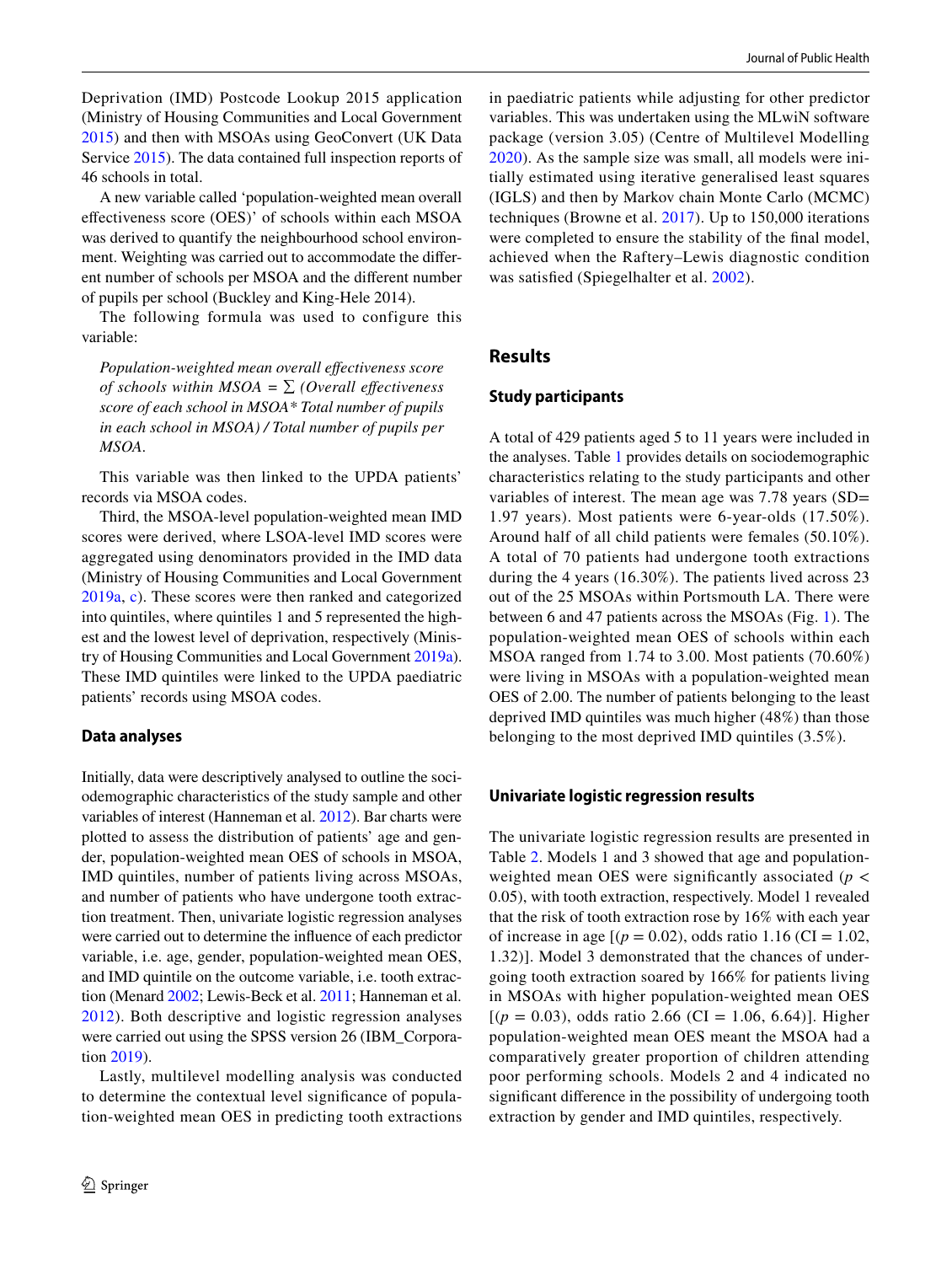**Table 1** Distribution of variables of interest

<span id="page-4-0"></span>

| Table 1 Distribution of<br>variables of interest | Variables of interest (n=429)                                 | Frequency                   | $\%$             |          |
|--------------------------------------------------|---------------------------------------------------------------|-----------------------------|------------------|----------|
|                                                  | Age                                                           | 5-year-olds                 | 68               | 15.90    |
|                                                  |                                                               | 6-year-olds                 | 75               | 17.50    |
|                                                  |                                                               | 7-year-olds                 | 62               | 14.50    |
|                                                  |                                                               | 8-year-olds                 | 58               | 13.50    |
|                                                  |                                                               | 9-year-olds                 | 57               | 13.30    |
|                                                  |                                                               | 10-year-olds                | 64               | 14.90    |
|                                                  |                                                               | 11-year-olds                | 45               | 10.50    |
|                                                  | Gender                                                        | Male                        | 214              | 49.90    |
|                                                  |                                                               | Female                      | 215              | 50.10    |
|                                                  | Population-weighted mean overall<br>effectiveness score (OES) | 1.74                        | 24               | 5.60     |
|                                                  |                                                               | 1.80                        | 47               | 11.00    |
|                                                  |                                                               | 2.00                        | 303              | 70.60    |
|                                                  |                                                               | 2.23                        | 9                | 2.10     |
|                                                  |                                                               | 2.68                        | 13               | 3.00     |
|                                                  |                                                               | 3.00                        | 23               | 5.40     |
|                                                  | IMD quintiles                                                 | Quintile 1 (most deprived)  | 15               | 3.50     |
|                                                  |                                                               | Quintile 2                  | $\boldsymbol{0}$ | $0.00\,$ |
|                                                  |                                                               | Quintile 3                  | 112              | 26.10    |
|                                                  |                                                               | Quintile 4                  | 96               | 22.40    |
|                                                  |                                                               | Quintile 5 (least deprived) | 206              | 48.00    |
|                                                  | Tooth extractions                                             | Other                       | 359              | 83.70    |
|                                                  |                                                               | Extraction                  | 70               | 16.30    |



<span id="page-4-1"></span>**Fig. 1** Distribution of the study sample across MSOAs in Portsmouth

# **Multilevel modelling results**

The fnal multilevel models are presented in Table [3.](#page-5-1) In model 1, all predictor variables were included. This model indicated that population-weighted mean OES was a signifcant predictor of tooth extraction at the MSOA level  $(p < 0.05)$ , even though all predictor variables, i.e. age, gender and IMD quintiles were adjusted. In model 2, only age and population-weighted mean OES variables were included. Both variables remained signifcantly associated with tooth extraction ( $p < 0.05$ ). Deviance informative criterion (DIC) was reduced by 3.39, suggesting model 2 was better than the previous model. The odds ratio for age remained nearly the same as compared to the one obtained through univariate logistic regression (Table [2](#page-5-0)). This model revealed that the probability of tooth extraction raised by 15% with increasing age and by 161% with increasing population-weighted mean OES.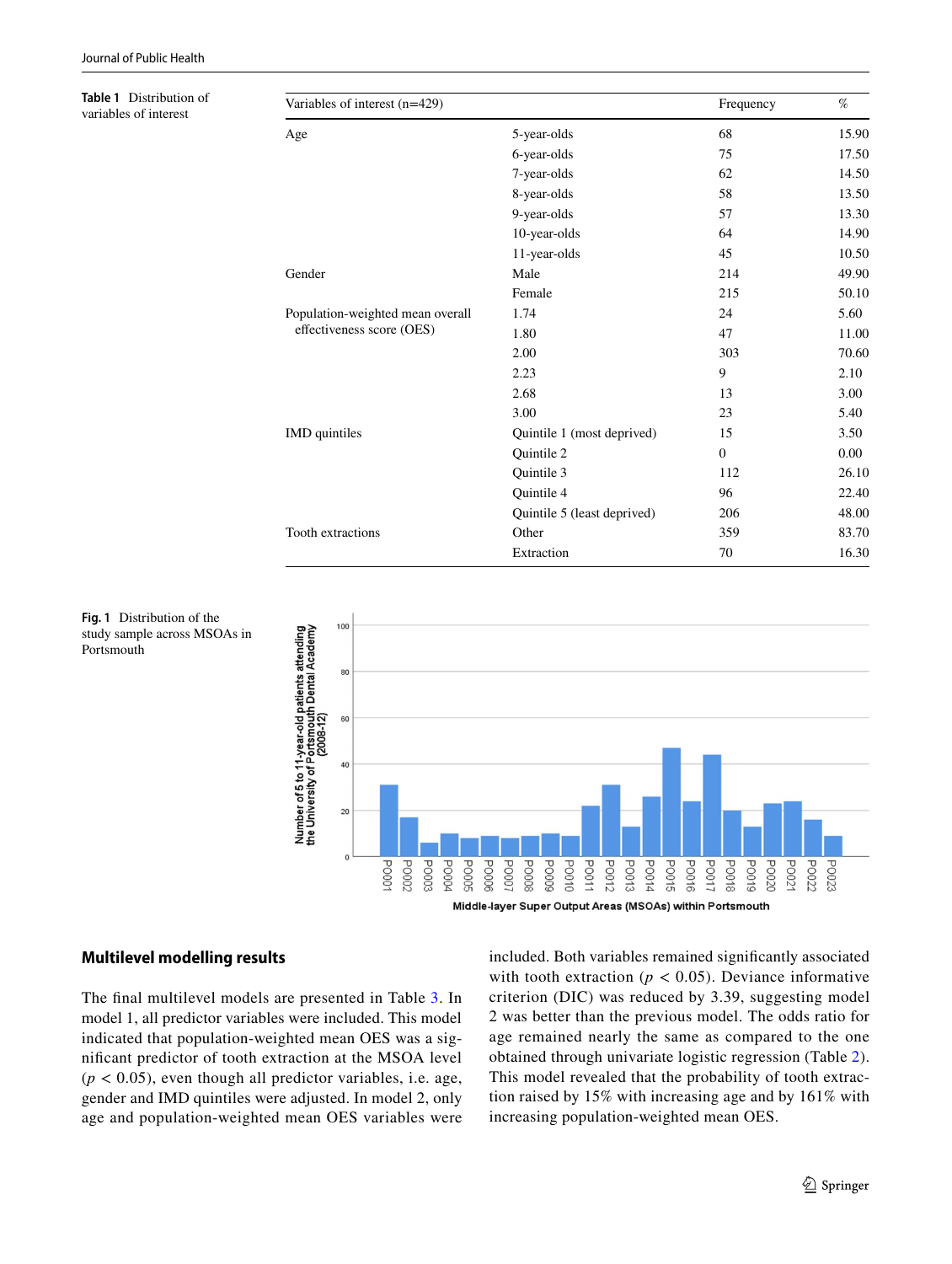<span id="page-5-0"></span>**Table 2** Univariate logistic regression results

| Models  | Predictor variable                                               | Reference category of<br>the predictor variable | Odds ratio | 95% CI for the<br>odds ratio |       | P value |
|---------|------------------------------------------------------------------|-------------------------------------------------|------------|------------------------------|-------|---------|
|         |                                                                  |                                                 |            | Lower                        | Upper |         |
| Model 1 | Age                                                              |                                                 | 1.16       | 1.02                         | 1.32  | $0.02*$ |
| Model 2 | Gender                                                           | Male                                            | 1.32       | 0.79                         | 2.21  | 0.28    |
| Model 3 | Population-weighted mean<br>overall effectiveness score<br>(OES) |                                                 | 2.66       | 1.06                         | 6.64  | $0.03*$ |
| Model 4 | IMD quintile 1                                                   | IMD quintile 5                                  | 0.37       | 0.04                         | 2.94  | 0.35    |
|         | IMD quintile 3                                                   |                                                 | 0.87       | 0.45                         | 1.66  | 0.68    |
|         | IMD quintile 4                                                   |                                                 | 1.38       | 0.74                         | 2.55  | 0.30    |

\*Marks statistically signifcant diferences (*p* < 0.05)

<span id="page-5-1"></span>**Table 3** Multilevel modelling (MCMC estimation) results

| Predictor vari-<br>able                                                        | Reference<br>category of<br>the predictor<br>variable | Model 1    |                                       |                                       | Model 2 |                       |                                       |                                       |            |
|--------------------------------------------------------------------------------|-------------------------------------------------------|------------|---------------------------------------|---------------------------------------|---------|-----------------------|---------------------------------------|---------------------------------------|------------|
|                                                                                |                                                       | Odds ratio | 95% CI for<br>the odds<br>ratio-lower | 95% CI for<br>the odds<br>ratio-upper |         | Bayesian-p Odds ratio | 95% CI for<br>the odds<br>ratio-lower | 95% CI for<br>the odds<br>ratio-upper | Bayesian-p |
| Age                                                                            |                                                       | 1.15       | 1.00                                  | 1.32                                  | $0.02*$ | 1.15                  | 1.01                                  | 1.32                                  | $0.01*$    |
| Gender                                                                         | Male                                                  | 0.70       | 0.41                                  | 1.20                                  | 0.09    |                       |                                       |                                       |            |
| Population-<br>weighted<br>mean over-<br>all effective-<br>ness score<br>(OES) |                                                       | 2.89       | 1.06                                  | 7.32                                  | $0.01*$ | 2.61                  | 1.05                                  | 6.22                                  | $0.02*$    |
| IMD quintile                                                                   | IMD quintile<br>5                                     | 0.21       | 0.00                                  | 1.66                                  | 0.09    |                       |                                       |                                       |            |
| IMD quintile<br>3                                                              |                                                       | 0.75       | 0.37                                  | 1.45                                  | 0.20    |                       |                                       |                                       |            |
| IMD quintile<br>4                                                              |                                                       | 1.39       | 0.72                                  | 2.63                                  | 0.15    |                       |                                       |                                       |            |
| Chain length                                                                   |                                                       | 100000     |                                       |                                       |         | 150000                |                                       |                                       |            |
| <b>DIC</b>                                                                     |                                                       | 382.01     |                                       |                                       |         | 378.62                |                                       |                                       |            |

\*Marks statistically significant differences ( $p < 0.05$ )

# **Discussion**

This is the frst study to our knowledge, to determine the infuence of neighbourhood school environment on smallarea level inequalities in children's tooth extraction rates using NHS patient management and Ofsted OES data. The fndings suggest that tooth extractions are associated with patients' age and neighbourhood level school overall efectiveness score derived from Ofsted scoring, but not with the patient's gender or area-level deprivation scores. Whilst the predictive relationship between age and tooth extraction is representative of a national trend (Public Health England [2020a](#page-8-3)), the relationship between schools OES scores and dental extractions within a neighbourhood proposes a pervasive impact of a school on a child's dental health right to the home environment.

This research has four important strengths. First, the study involves the use of validated and published data on patient management (Wanyonyi et al. [2017](#page-8-12), [2019](#page-8-23)), which helps to avoid patient recall and selection biases (Hennekens et al. [1987\)](#page-7-25). Similarly, Ofsted inspects all state-funded primary schools of vari-ous types (Office for Standards in Education [2020\)](#page-8-24). Therefore, these data provide a complete picture of the primary educational environment within England and reduce selection bias (Hennekens et al. [1987](#page-7-25)). Second, the study has considered primary school-age children only. Exclusion of the secondary school-age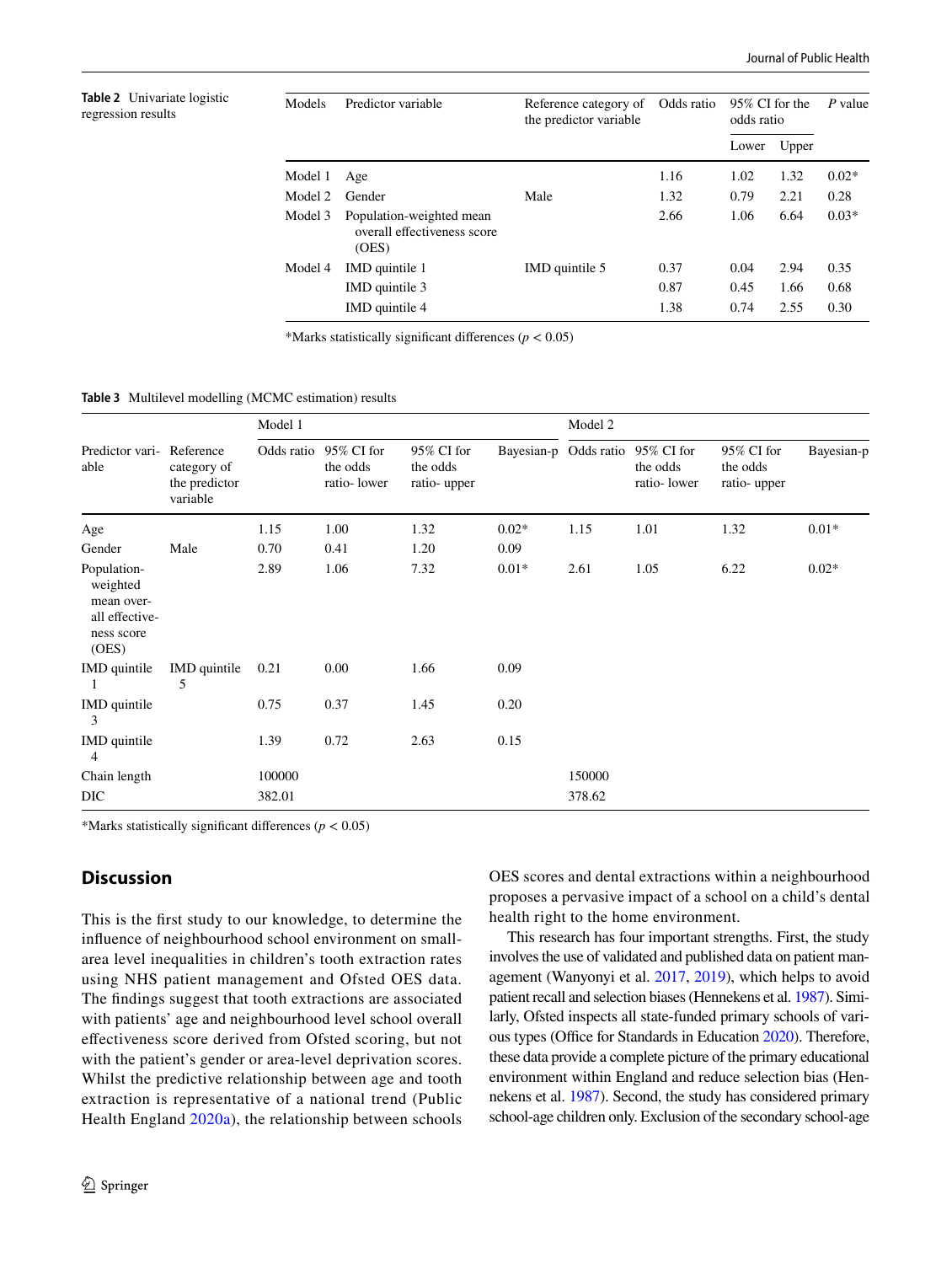population has allowed the investigators to minimise the confounding efects occurring due to other infuencing factors such as peer pressure. Third, this study examines the overall school environment at the neighbourhood level rather than analysing individual school infuence on dental health. This enhances the relevance of the study in understanding area-level inequalities in child dental health. Last, the use of weighted OES variable accounts for the diferent number of schools per MSOA and the diferent number of pupils per school (Buckley and King-Hele 2014).

However, we also acknowledge a few limitations. First, data were analysed based on an assumption that children attend a nearby school located within their MSOA of home residence. The UPDA data contains information on LSOA codes of patients' residences, but no such data have been collected about paediatric patients' schools. However, statutory walking distance regulations within England mean that children are more likely to attend the schools nearby their residence (Department for Education [2014\)](#page-7-10). Second, data did not contain information on patients' baseline oral health, their chief complaints, or history of previous dental treatments, which restricted a deeper understanding of causal pathways of tooth extraction. Even so, the UPDA data, representing patients' expressed and normative needs, were proven valuable in understanding disparities in child dental health as they contained information on children's area of residence contrary to the national data (Office of National Statistics [2015](#page-8-32)). Last, whilst this research did not investigate individual school infuence, it is possible that schools of outstanding and inadequate rankings simultaneously exist within an area. However, the use of area-level variables can help recognise the average school environment within a particular area.

Interestingly, area deprivation was not a signifcant predictor of tooth extraction in this study. Whilst the previous study based on UPDA adult patient data revealed a signifcant relationship between tooth extraction and area deprivation (Wanyonyi et al. [2017\)](#page-8-12), the present study involved paediatric patients aged 5 to 11 years. Additionally, the p-value could have been afected by the small sample size (Thiese et al. [2016\)](#page-8-33). All IMD quintiles were not represented in the sample population. No patients belonged to quintile 2. Also, the proportion of patients belonging to the most deprived quintile was only 3.5%, whereas 48% of patients belonged to the least deprived quintile. However, this refects the national pattern of dental attendance, where the proportion of the individuals from the most deprived quantiles (14.5%) attending the dental service is smaller compared to those from the less deprived areas (90%) (Wanyonyi et al. [2013\)](#page-8-7). Such a pattern in healthcare access, described as the inverse care law, has been persistently observed across England (Gulliford and Morgan [2003;](#page-7-26) Petti and Polimeni [2011;](#page-8-34) West Sussex City Council [2018](#page-8-35)). It can be further argued that the poorest access levels of those belonging to the lowest quintiles could have been the result of children of these groups getting care in the local hospitals rather than in the primary care facilities such as the UPDA. This assumption indicates higher unmet dental needs and far more severe dental health conditions amongst children belonging to the lowest quintiles. This explanation is further refected in the national data confrming the signifcant association between the IMD quintiles and hospital tooth extraction rates (Public Health England [2020a,](#page-8-3) [2021](#page-8-1)).

This research has several implications. First, it signifes the role of the neighbourhood school environment in understanding geographical inequalities in child dental health. Second, this study confrms the usefulness of the Ofsted OES in dental research. Third, it highlights the need to maximise the use of and enhance the quality of school performance and dental outcomes data to further understand and monitor dental health inequalities. Information on small area characteristics related to children's homes as well as schools should be routinely collected and openly accessible to the researchers to enable further progress in this research area. Fourth, policymakers should consider promoting and facilitating equal opportunities across all schools to tackle inequalities in child dental health. Fifth and fnal, further research is required to test the efficacy of the school OES in predicting child dental outcomes at the national level.

# **Conclusions**

A school overall efectiveness score, although a contextual measure, remained a signifcant predictor of tooth extraction in our study when controlling for individual predictors of dental health. The fndings confrm the infuence of the neighbourhood school environment on child dental health. Further research is required to assess the role of the neighbourhood school environment in predicting child dental health at the national level.

**Authors contributions** All authors participated in study conceptualisation and design. Suruchi G Ganbavale curated the data, conducted the formal data analyses and wrote the frst draft of the manuscript. Chris Louca, Liz Twigg and Kristina Wanyonyi Kay sought the funding, supervised the research and provided important inputs to the manuscript. All authors read and approved the fnal manuscript.

**Funding** Suruchi G Ganbavale received funding from the University of Portsmouth for a PhD studentship to undertake this research. The funders had no role in the study design, data collection and analyses, or manuscript preparation.

**Data availability** All datasets used for the purposes of this study are open-access datasets and their references are provided in the manuscript. Additionally, all relevant data are provided within the manuscript.

**Code availability** Not Applicable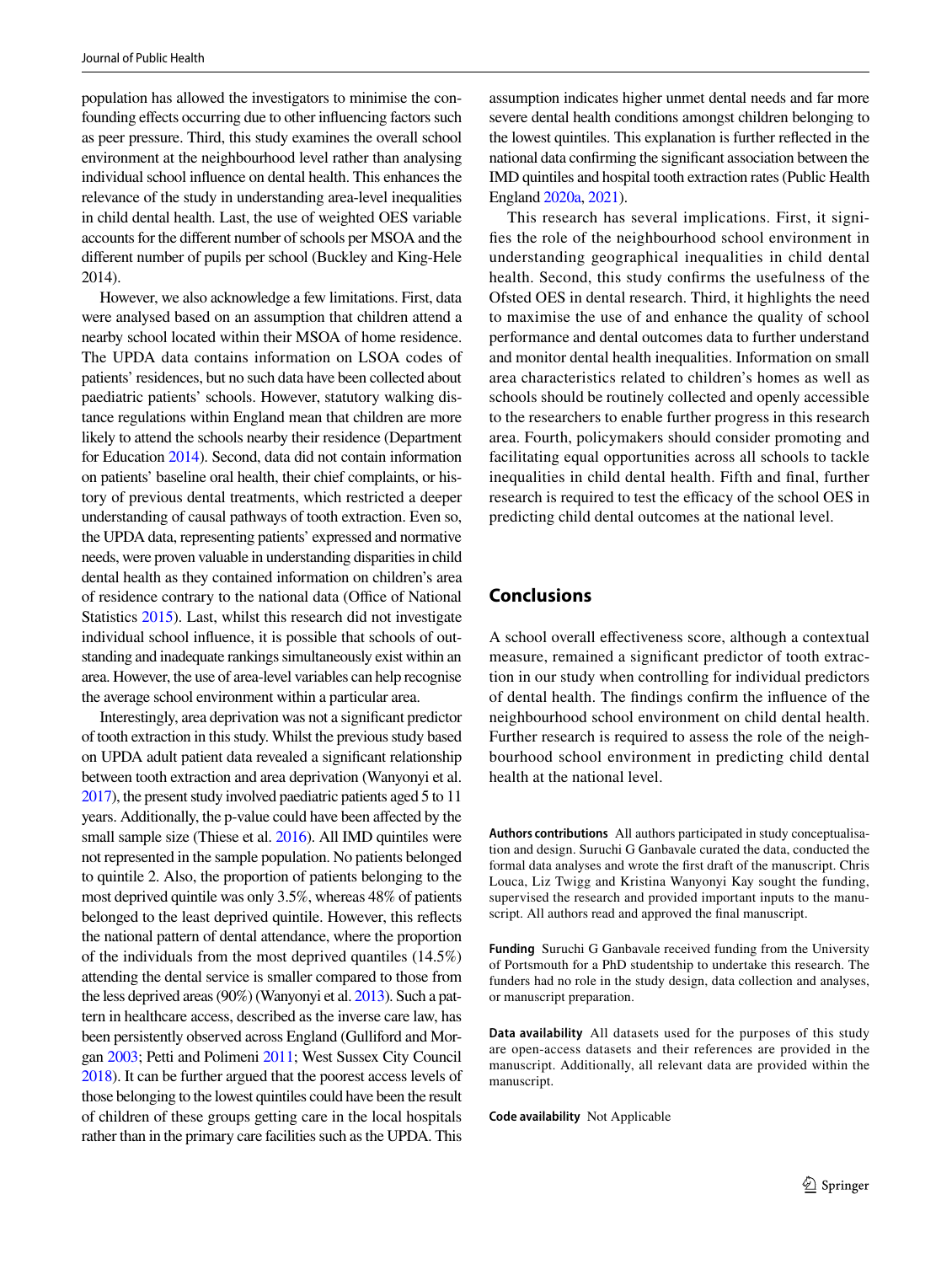#### **Declarations**

**Competing interests** Chris Louca is the Director and Head of the University of Portsmouth Dental Academy, whilst Kristina Wanyonyi Kay formerly worked as a Senior Lecturer at this institution. The other authors declare that they have no competing interests.

**Ethics approval** This study involved secondary analyses of crosssectional and open-access data. The methodology did not involve any direct contact with human participants, or the use of any personal identifers (name, contact number, etc.). Thus, university or external ethics committee approval was not required for this research (ETH-ICS**-10161**). This was evaluated using the University of Portsmouth Ethics Screening Tool.

**Consent to participate and publication** Relevant ethical permissions including consent to participate and publish were taken as part of primary data collections.

**Open Access** This article is licensed under a Creative Commons Attribution 4.0 International License, which permits use, sharing, adaptation, distribution and reproduction in any medium or format, as long as you give appropriate credit to the original author(s) and the source, provide a link to the Creative Commons licence, and indicate if changes were made. The images or other third party material in this article are included in the article's Creative Commons licence, unless indicated otherwise in a credit line to the material. If material is not included in the article's Creative Commons licence and your intended use is not permitted by statutory regulation or exceeds the permitted use, you will need to obtain permission directly from the copyright holder. To view a copy of this licence, visit http://creativecommons.org/licenses/by/4.0/.

# **References**

- <span id="page-7-24"></span>Browne WJ, Chris C, Mike K, Rebecca P (2017) MCMC estimation in MLwiN. Centre for Multilevel Modelling University of Bristol, United Kingdom. [http://www.bristol.ac.uk/cmm/media/software/](http://www.bristol.ac.uk/cmm/media/software/mlwin/downloads/manuals/3-00/mcmc-web.pdf) [mlwin/downloads/manuals/3-00/mcmc-web.pdf](http://www.bristol.ac.uk/cmm/media/software/mlwin/downloads/manuals/3-00/mcmc-web.pdf)
- <span id="page-7-1"></span>Cabral D, de Melo MM, de Souza WV, Tavares MC, de Lima ML, Jamelli S, Couto GB (2015) Social conditions and high levels of dental caries in fve-year-old children in Brazil. J Dent Child (Chic) 82:29–35
- <span id="page-7-8"></span>Carvalho JC, Silva EF, Vieira EO, Pollaris A, Guillet A, Mestrinho HD (2014) Oral health determinants and caries outcome among non-privileged children. Caries Res 48:515–523
- <span id="page-7-23"></span>Centre of Multilevel Modelling University of Bristol (2020) MLwiN Version 3.05 (Windows)
- <span id="page-7-4"></span>da Franca C, Bandeira, Ferreira, Fabiana G, Aparecida MV, Viviane C, Maria ZP, Conceição FR, Ichiro K (2020) School academic climate and oral health (tooth loss) in adolescents. Plos One 15:e0233505
- <span id="page-7-10"></span>Department for Education DoE (2014) New home to school travel and transport guidance. [https://www.gov.uk/government/publications/](https://www.gov.uk/government/publications/home-to-school-travel-and-transport-guidance) [home-to-school-travel-and-transport-guidance](https://www.gov.uk/government/publications/home-to-school-travel-and-transport-guidance)
- <span id="page-7-13"></span>Department for Education DoE (2019a) Find and compare schools in England: all schools and colleges in England. [https://www.](https://www.compare-school-performance.service.gov.uk/schools-by-type?step=default&table=schools®ion=all-england&for=ofsted) [compare-school-performance.service.gov.uk/schools-by-type?](https://www.compare-school-performance.service.gov.uk/schools-by-type?step=default&table=schools®ion=all-england&for=ofsted) [step=default&table=schools&region=all-england&for=ofsted](https://www.compare-school-performance.service.gov.uk/schools-by-type?step=default&table=schools®ion=all-england&for=ofsted) [Accessed 24-03-21]
- <span id="page-7-14"></span>Department for Education DoE. (2019b) Primary school accountability in 2019: technical guide - A technical guide for primary maintained schools, academies and free schools. [https://assets.publi](https://assets.publishing.service.gov.uk/government/uploads/system/uploads/attachmpent_data/file/854515/Primary_school_accountability_in_2019_technical_guide_2_Dec_2019.pdf)

[shing.service.gov.uk/government/uploads/system/uploads/attac](https://assets.publishing.service.gov.uk/government/uploads/system/uploads/attachmpent_data/file/854515/Primary_school_accountability_in_2019_technical_guide_2_Dec_2019.pdf) [hmpent\\_data/fle/854515/Primary\\_school\\_accountability\\_in\\_](https://assets.publishing.service.gov.uk/government/uploads/system/uploads/attachmpent_data/file/854515/Primary_school_accountability_in_2019_technical_guide_2_Dec_2019.pdf) [2019\\_technical\\_guide\\_2\\_Dec\\_2019.pdf](https://assets.publishing.service.gov.uk/government/uploads/system/uploads/attachmpent_data/file/854515/Primary_school_accountability_in_2019_technical_guide_2_Dec_2019.pdf)

- <span id="page-7-11"></span>Edasseri A, Barnett TA, Kâ K, Henderson M, Nicolau B (2017) Oral health-promoting school environments and dental caries in Québec children. Am J Prev Med 53:697–704
- <span id="page-7-12"></span>Fletcher R, Wilkinson E, Cleary P, Blagden S, Farmer S (2019) Did school characteristics affect the uptake of meningococcal quadrivalent vaccine in Greater Manchester, United Kingdom? Public Health 171:24–30
- <span id="page-7-7"></span>Freeman R, Oliver M (2009) Do school break-time policies infuence child dental health and snacking behaviours? An evaluation of a primary school programme. Br Dent J 206:619–625 discussion 616
- <span id="page-7-26"></span>Gulliford M, Morgan M (2003) Access to Health Care. Routledge, London
- <span id="page-7-20"></span>Hanneman R, Kposowa AJ, Mark R (2012) Basic statistics for social research. Jossey-Bass, San Francisco
- <span id="page-7-25"></span>Hennekens CH, Mayrent SL, Buring JE (1987) Epidemiology in medicine. Little, Brown, Boston
- <span id="page-7-17"></span>IBM\_Corporation (2019) IBM SPSS statistics for windows - Version 26.0
- <span id="page-7-0"></span>Jamieson LM, Do LG, Bailie RS, Sayers SM, Turrell G (2013) Associations between area-level disadvantage and DMFT among a birth cohort of Indigenous Australians. Aust Dent J 58:75–81
- Jen B, Sarah, K-H (2014) What is weighting? [https://ukdataservice.ac.](https://ukdataservice.ac.uk/media/285227/weighting.pdf) [uk/media/285227/weighting.pdf](https://ukdataservice.ac.uk/media/285227/weighting.pdf)
- <span id="page-7-22"></span>Lewis-Beck MS, Alan B, Futing LT (2011) The SAGE encyclopedia of social science research methods. Thousand Oaks, California
- <span id="page-7-6"></span>Maliderou M, Reeves S, Noble C (2006) The effect of social demographic factors, snack consumption and vending machine use on oral health of children living in London. Br Dent J 201:441–444 discussion 437; quiz 466
- <span id="page-7-9"></span>Marshman Z, Ainsworth H, Chestnutt IG, Day P, Dey D, El Yousf S, Fairhurst C, Gilchrist F, Hewitt C, Jones C, Kellar I, Pavitt S, Robertson M, Shah S, Stevens K, Torgerson D, Innes N (2019) Brushing RemInder 4 Good oral HealTh (BRIGHT) trial: does an SMS behaviour change programme with a classroom-based session improve the oral health of young people living in deprived areas? A study protocol of a randomised controlled trial. Trials 20:452
- <span id="page-7-5"></span>Matsuyama Y, Jürges H, Listl S (2019) The Causal Effect of Education on Tooth Loss: Evidence From United Kingdom Schooling Reforms. Am J Epidemiol 188:87–95
- <span id="page-7-21"></span>Menard S (2002) Applied Logistic Regression Analysis. Thousand Oaks, California
- <span id="page-7-18"></span>Ministry of Housing Communities and Local Government MHCLG (2015) English indices of deprivation 2015. [https://www.gov.uk/](https://www.gov.uk/government/statistics/english-indices-of-deprivation-2015) [government/statistics/english-indices-of-deprivation-2015](https://www.gov.uk/government/statistics/english-indices-of-deprivation-2015)
- <span id="page-7-19"></span>Ministry of Housing Communities and Local Government MHCLG. (2019a) English indices of deprivation 2019- Research report. Available: [https://assets.publishing.service.gov.uk/government/](https://assets.publishing.service.gov.uk/government/uploads/system/uploads/attachment_data/file/833947/IoD2019_Research_Report.pdf) [uploads/system/uploads/attachment\\_data/fle/833947/IoD2019\\_](https://assets.publishing.service.gov.uk/government/uploads/system/uploads/attachment_data/file/833947/IoD2019_Research_Report.pdf) [Research\\_Report.pdf](https://assets.publishing.service.gov.uk/government/uploads/system/uploads/attachment_data/file/833947/IoD2019_Research_Report.pdf)
- <span id="page-7-15"></span>Ministry of Housing Communities and Local Government MHCLG. (2019b) English indices of deprivation 2019 (IoD2019)- Statistical Release. [https://assets.publishing.service.gov.uk/government/](https://assets.publishing.service.gov.uk/government/uploads/system/uploads/attachment_data/file/835115/IoD2019_Statistical_Release.pdf) [uploads/system/uploads/attachment\\_data/fle/835115/IoD2019\\_](https://assets.publishing.service.gov.uk/government/uploads/system/uploads/attachment_data/file/835115/IoD2019_Statistical_Release.pdf) [Statistical\\_Release.pdf](https://assets.publishing.service.gov.uk/government/uploads/system/uploads/attachment_data/file/835115/IoD2019_Statistical_Release.pdf)
- <span id="page-7-16"></span>Ministry of Housing Communities and Local Government MHCLG. (2019c) National Statistics - English indices of deprivation 2019. [https://www.gov.uk/government/statistics/english-indices-of-depri](https://www.gov.uk/government/statistics/english-indices-of-deprivation-2019) [vation-2019](https://www.gov.uk/government/statistics/english-indices-of-deprivation-2019)
- <span id="page-7-3"></span>Moynihan P (2016) Sugars and dental caries: evidence for setting a recommended threshold for intake. Adv Nutr 7:149–156
- <span id="page-7-2"></span>Moynihan PJ, Kelly SAM (2014) Efect on caries of restricting sugars intake: systematic review to inform WHO guidelines. J Dent Res 93:8–18